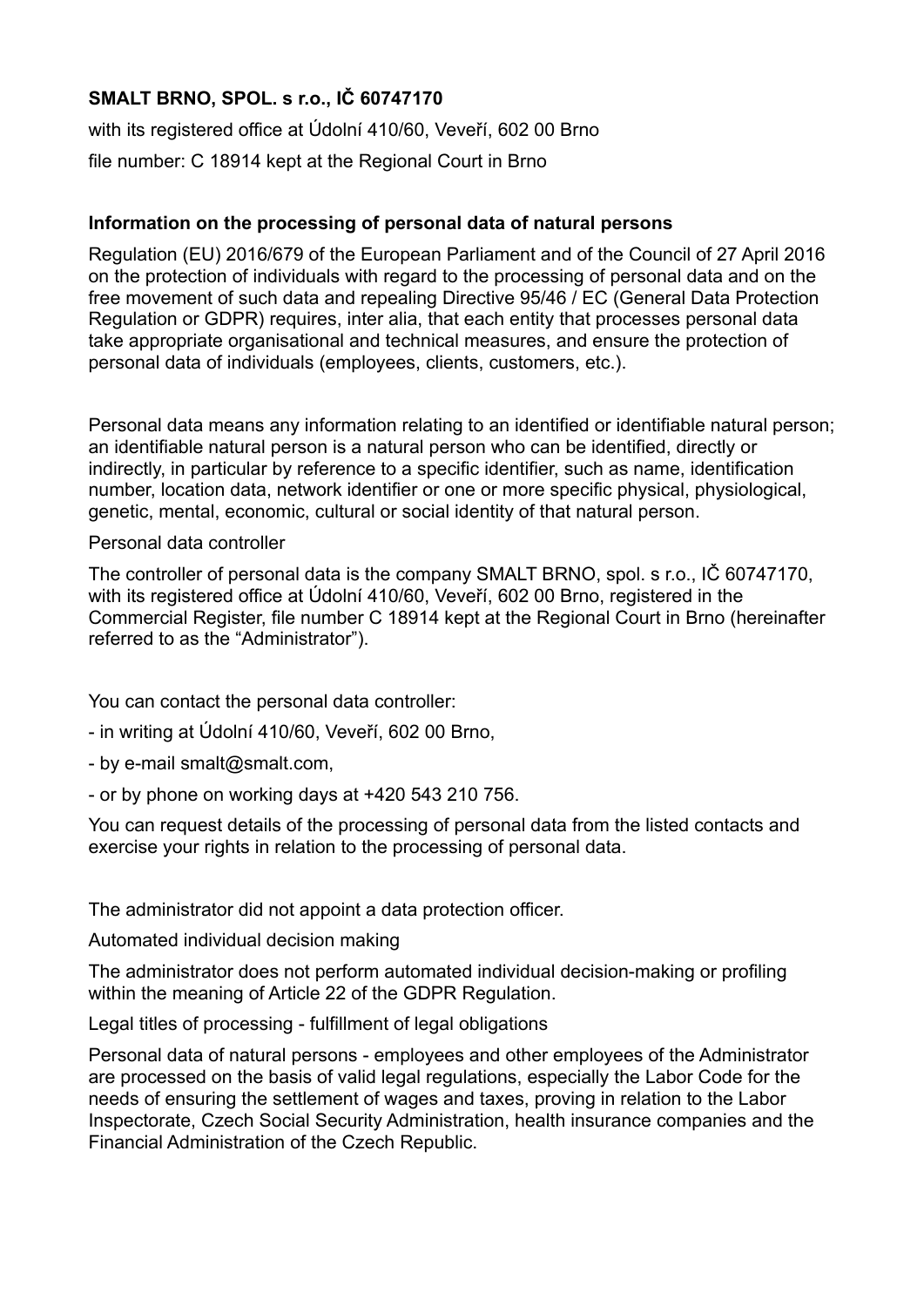Personal data of natural persons - clients, suppliers and / or partners The administrator of natural persons and / or contact persons of suppliers and clients of legal entities are processed for the purposes of proving to the Financial Administration of the Czech Republic, or to other public administration institutions.

Legal titles of processing - performance of the contract

Personal data of natural persons, clients, suppliers and / or partners Administrator of natural persons and / or contact persons of suppliers and clients of legal entities are processed on the basis of performance of the Service Agreement - without provided information (personal data) by the client or supplier services provided.

For the purpose of fulfilling the Contract for the provision of services, the following is processed: name and surname, date of birth / ID number, address of residence / registered office, telephone, e-mail, or other data communicated by the subject of personal data.

All contracts and other documents of a commercial nature (especially orders, invoices) are kept in electronic and paper form for 10 years, including documents, for the purposes of accounting processing and for the purposes of proving to public administration institutions (Financial Administration of the Czech Republic, etc.) on payments.

Legal titles of processing - legitimate interest

Personal data of natural persons - employees, clients of the Administrator and / or their contact persons (including potential clients) and suppliers of the Administrator and / or their contact persons (including potential suppliers) are processed on the basis of legitimate interest in the following cases:

- pre-contractual negotiations on the establishment of an employment relationship and ensuring a smooth relationship with clients (and potential) in the performance of services (in the range of name, surname, contact address, e-mail address, telephone, or other personal data communicated by the entity important to ensure services) a period of 5 years from the last contact (ie termination of employment for employees, last use of the Client's services by the client, last provision of services by the supplier) by the subject of personal data;

- proving the competence of the Administrator as a service provider in the form of references;

- marketing activities towards existing clients;

- provision of supplier services and subcontracting and external processing of personal data, including simple access (in the range of name, surname, contact address, e-mail address, telephone, or other personal data communicated by the entity important for ensuring services) for 10 years from the last contact with the personal data subject.

Legal titles of processing - consent to the processing of personal data

Personal data of natural persons - clients of the Administrator and / or contact persons of clients and employees of the Administrator (in the range of name, surname and photos) are processed on the basis of clients' consent to the processing of personal data Services and PR Administrator.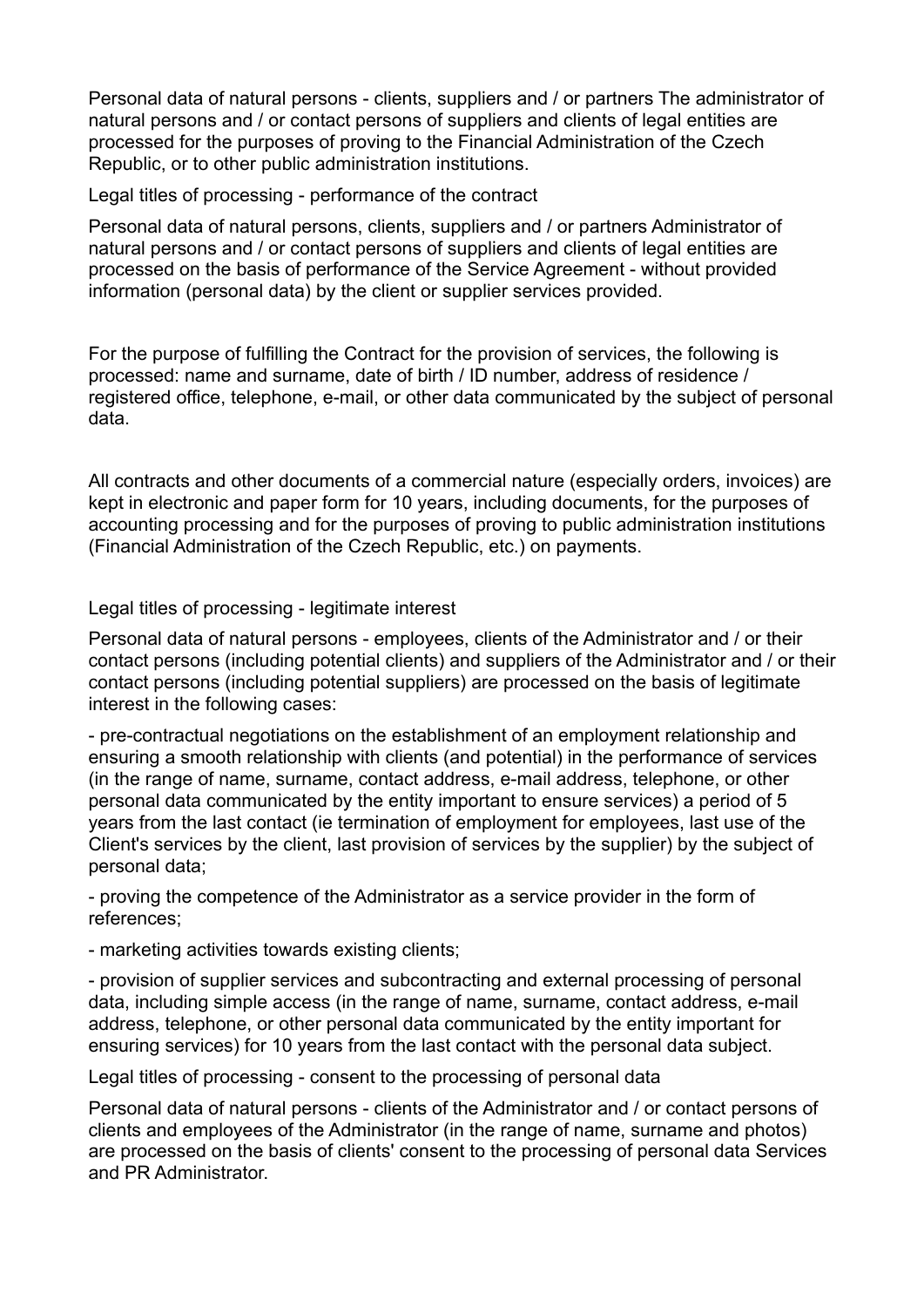The controller is entitled to process personal data on the basis of consent only for the period for which the consent was granted. The consent may be revoked by the data subject at any time in writing or may be renewed by the personal data subject. The consent applies only to the person who signed the agreement or otherwise verified it electronically. The consent is written and registered in electronic form as a separate document.

Rights of natural persons and / or clients of the Administrator related to the processing of personal data

You have the right at any time to contact the above contacts of the Administrator and claim your rights that are natural persons - ie employees of the Administrator (incl. Potential), suppliers and clients to natural persons (incl. Potential) or contact persons of suppliers and clients of legal entities ( incl. potential) - given by the GDPR regulation:

Right of access to personal data: You have the right to obtain confirmation of whether we process personal data about you and, if so, you have the right to access this data, including information on: for what purpose personal data are processed, on the processing procedure, for how long this data will be stored and whether the data is made available to other entities.

Right of correction: You have the right to have inaccurate personal data concerning you without undue delay. You also have the right to complete incomplete personal data.

Right of erasure (right to be forgotten): You have the right to have your personal data erased and not further processed if any of the following conditions are met: the data are no longer needed for the purposes for which they were collected or otherwise processed; if the data is processed on the basis of your consent, you revoke this consent and there is no other legal reason for processing; you object to the processing and there are no overriding legitimate reasons for the processing; raise an objection to the processing of data processed for direct marketing purposes; the data were processed illegally.

The administrator processes personal data of clients of natural persons, resp. contact persons of legal entities, especially for the purposes of performance of the Contract for the provision of services, and it is therefore not possible to effectively ensure the termination of their processing within 10 years from the end of their provision. In the case of consent to the processing, such consent may be revoked only in cases where consent to the processing of personal data has been provided (especially for marketing and promotional purposes of the Administrator).

Right to restrict processing: You have the right to temporarily restrict the processing of your personal data if any of the following conditions are met: you deny the accuracy of this data; processing will be limited to the time needed to verify the accuracy of the data; processing is illegal; we no longer need the data for processing purposes, but you request it to defend legal claims; you objected to the processing; processing will be limited until it is verified that the legitimate reasons for processing outweigh your legitimate reasons.

After clarification or correction of inaccuracies, further processing of personal data is governed mainly by the legal reason and purpose of processing.

Right to data portability: You have the right to obtain your personal data in a structured, commonly used and machine-readable format and have the right to transfer this data to another entity provided that the processing is carried out automatically and that you have provided the data with your consent or processed on on the basis of performance of the contract.